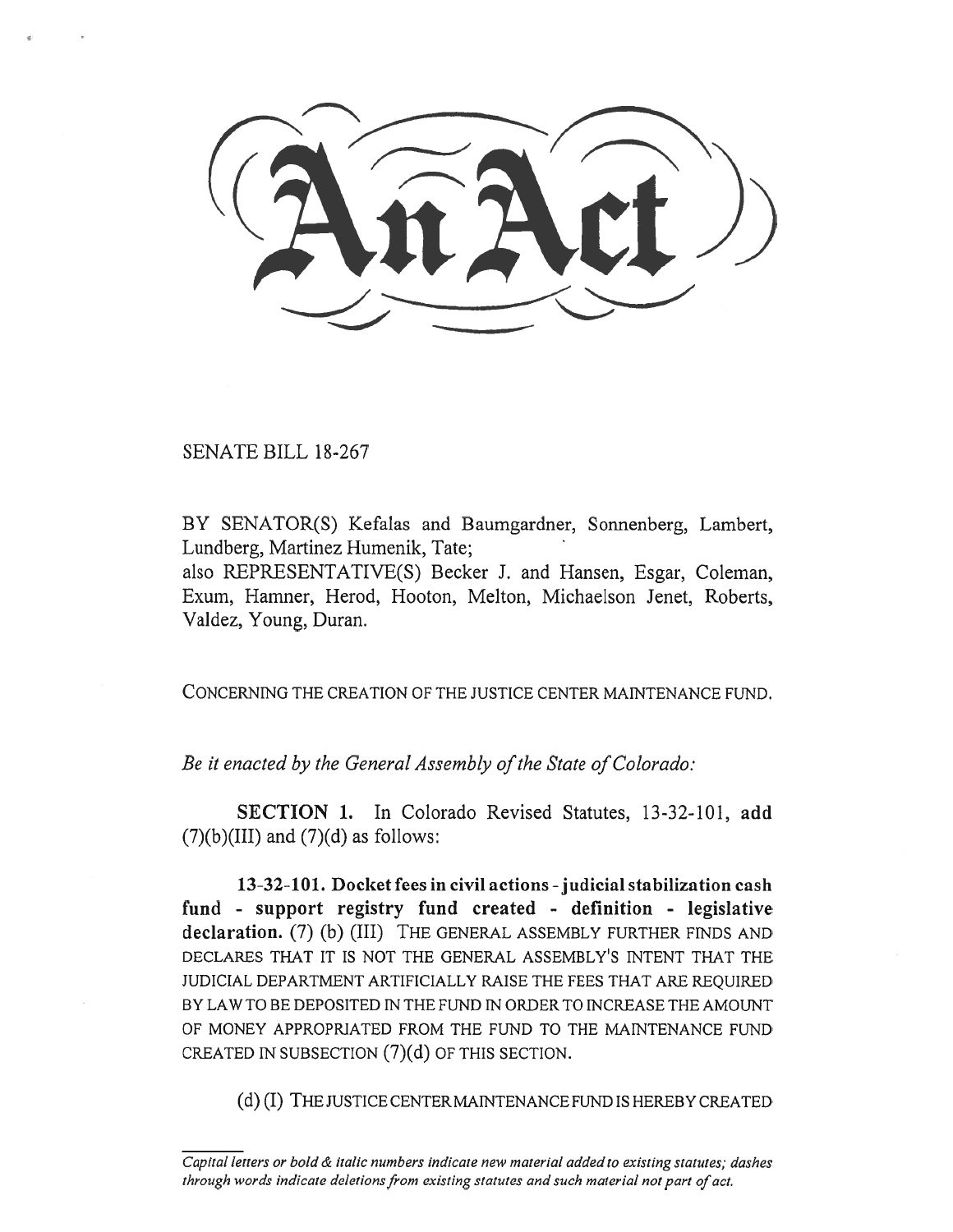IN THE STATE TREASURY AND REFERRED TO IN THIS SUBSECTION (7) AS THE "MAINTENANCE FUND". THE MAINTENANCE FUND CONSISTS OF MONEY ANNUALLY APPROPRIATED BY THE GENERAL ASSEMBLY TO THE MAINTENANCE FUND FROM THE JUSTICE CENTER CASH FUND AND ANY OTHER MONEY THAT THE GENERAL ASSEMBLY MAY APPROPRIATE OR TRANSFER TO THE FUND. THE AMOUNT APPROPRIATED TO THE MAINTENANCE FUND FROM THE JUSTICE CENTER CASH FUND MUST BE EQUAL TO THE AMOUNT DESCRIBED IN SUBSECTION  $(7)(d)(II)$  OF THIS SECTION. THE STATE TREASURER SHALL CREDIT ALL INTEREST AND INCOME DERIVED FROM THE DEPOSIT AND INVESTMENT OF MONEY IN THE MAINTENANCE FUND TO THE MAINTENANCE FUND. SUBJECT TO ANNUAL APPROPRIATION BY THE GENERAL ASSEMBLY AND SUBJECT TO CAPITAL DEVELOPMENT REVIEW OF ANY CONTROLLED MAINTENANCE NEEDS THAT THE COMMITTEE WOULD TYPICALLY REVIEW FOR STATE-FUNDED PROJECTS, MONEY FROM THE MAINTENANCE FUND MAY BE EXPENDED FOR CONTROLLED MAINTENANCE NEEDS OF THE RALPH L. CARR COLORADO JUDICIAL CENTER.

(II) CURRENT AND PROJECTED APPROPRIATIONS TO THE MAINTENANCE FUND FROM THE JUSTICE CENTER CASH FUND SHOULD BE SUFFICIENT TO PAY FOR CURRENT AND PROJECTED CONTROLLED MAINTENANCE NEEDS FOR THE RALPH L. CARR COLORADO JUDICIAL CENTER AS OUTLINED IN THE REPORT REQUIRED IN SUBSECTION  $(7)(d)(IV)$  OF THIS SECTION, TAKING INTO ACCOUNT ANY PROJECTED INTEREST EARNINGS ON THE MAINTENANCE FUND.

(III) FOR PURPOSES OF THIS SUBSECTION (7)(d), "CONTROLLED MAINTENANCE" HAS THE SAME MEANING AS SET FORTH IN SECTION 24-30-1301 (4); EXCEPT THAT IT MAY INCLUDE ANY MAINTENANCE NEEDS THAT WOULD ORDINARILY BE FUNDED IN THE JUDICIAL DEPARTMENT'S OPERATING BUDGET AND IT MAY INCLUDE INFORMATION TECHNOLOGY EQUIPMENT TO SUPPORT NETWORK OPERATIONS, SUCH AS SERVERS OR UNINTERRUPTIBLE POWER SUPPLY UNITS, OR TO REGULATE OR CONTROL BUILDING SYSTEMS, SUCH AS LIGHTING OR HVAC.

(IV) THE JUDICIAL DEPARTMENT SHALL PROVIDE A WRITTEN REPORT TO THE JOINT BUDGET COMMITTEE AND THE CAPITAL DEVELOPMENT COMMITTEE ON NOVEMBER 1, 2018, AND EACH NOVEMBER 1 THEREAFTER, THAT DOCUMENTS EXPENDITURES THAT HAVE BEEN MADE FROM THE MAINTENANCE FUND AND THAT DOCUMENTS PROJECTED FUTURE EXPENDITURES FROM THE MAINTENANCE FUND OVER A TWENTY-YEAR TERM,

PAGE 2-SENATE BILL 18-267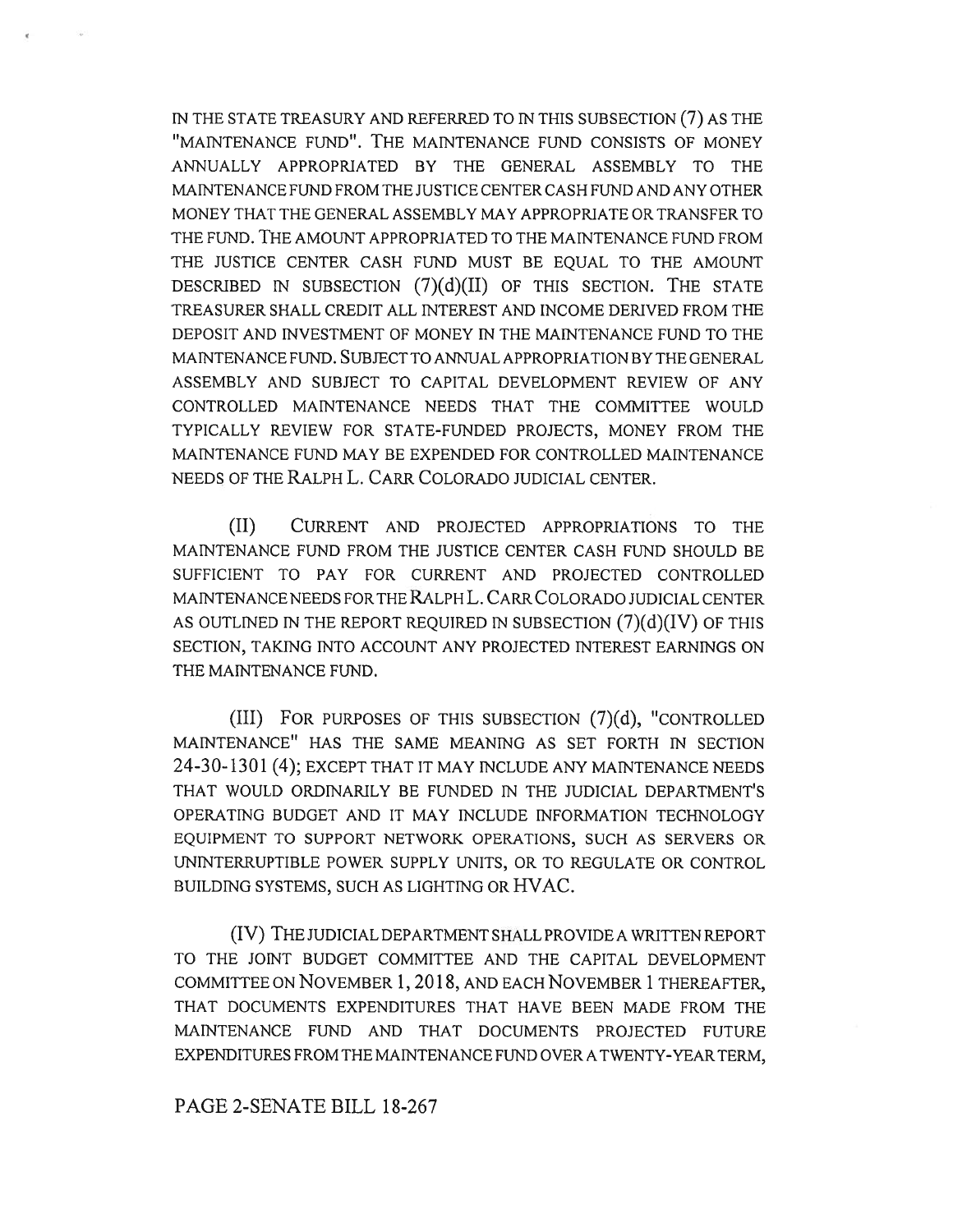OR SUCH OTHER TERM AS REQUESTED BY THE CAPITAL DEVELOPMENT COMMITTEE AND THE JOINT BUDGET COMMITTEE. NOTWITHSTANDING SECTION 24-1-136 (11)(a), THE REPORTING REQUIREMENT SPECIFIED IN THIS SUBSECTION (7)(d)(IV) CONTINUES INDEFINITELY.

**SECTION 2.** In Colorado Revised Statutes, 24-75-402, **amend**   $(5)(11)$ ; and **add**  $(5)(\infty)$  and  $(5)(\infty)$  as follows:

**24-75-402. Cash funds - limit on uncommitted reserves reduction in the amount of fees - exclusions - repeal.**  (5) Notwithstanding any provision of this section to the contrary, the following cash funds are excluded from the limitations specified in this section:

(11) The technology advancement and emergency fund created in section 24-37.5-115; and

(00) THE JUSTICE CENTER CASH FUND CREATED IN SECTION 13-32-101 (7)(a); AND

(pp) THE JUSTICE CENTER MAINTENANCE FUND CREATED IN SECTION 13-32-101 (7)(d).

**SECTION 3. Act subject to petition - effective date.** This act takes effect at 12:01 a.m. on the day following the expiration of the ninety-day period after final adjournment of the general assembly (August 8, 2018, if adjournment sine die is on May 9, 2018); except that, if a referendum petition is filed pursuant to section **1** (3) of article V of **the** state constitution against this act or an item, section, or part of this act within such period, then the act, item, section, or part will not take effect unless